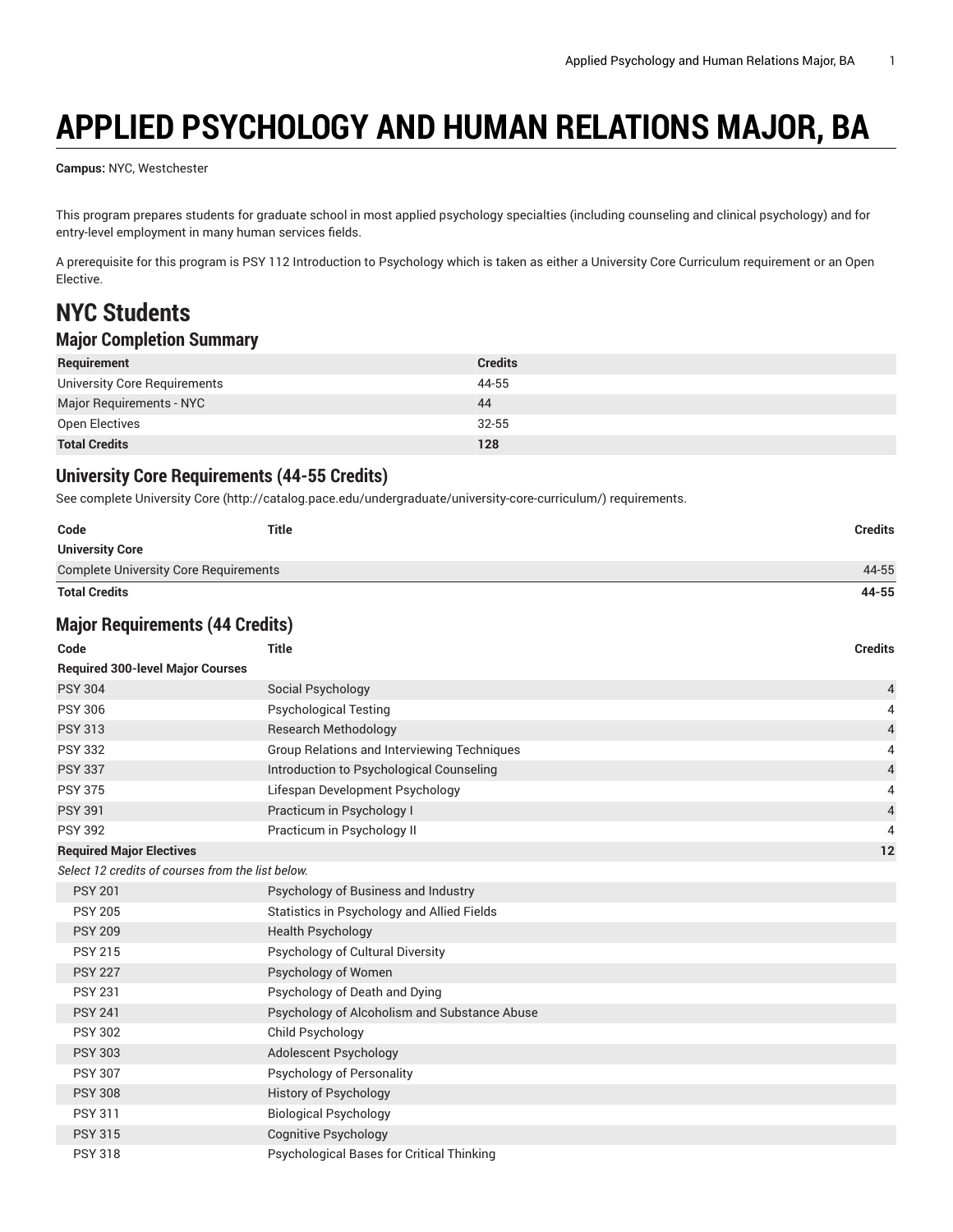| <b>Total Credits</b> |                                 | 44 |
|----------------------|---------------------------------|----|
| <b>PSY 396</b>       | Special Topics in Psychology    |    |
| <b>PSY 395</b>       | Independent Study in Psychology |    |
| <b>PSY 390</b>       | Honors Project in Psychology    |    |
| <b>PSY 328</b>       | Mentored Lab Class Semester 2   |    |
| <b>PSY 327</b>       | Mentored Lab Class Semester 1   |    |
| <b>PSY 323</b>       | Psychology of Learning          |    |
| <b>PSY 321</b>       | Abnormal Psychology II          |    |
| <b>PSY 320</b>       | Abnormal Psychology I           |    |
|                      |                                 |    |

#### **Open Electives (32-55 Credits)**

| Code                  | <b>Title</b> | Credits   |
|-----------------------|--------------|-----------|
| <b>Open Electives</b> |              |           |
| Select 32-55 credits  |              | $32 - 55$ |
| <b>Total Credits</b>  |              | $32 - 55$ |

1 Includes UNV 101 First-Year Seminar: Introduction to University Community for first-year students and PSY 112 Introduction to Psychology if not taken for University Core credit.

## **PLV Students**

### **Major Completion Summary**

| Requirement                  | <b>Credits</b> |
|------------------------------|----------------|
| University Core Requirements | 44-55          |
| Major Requirements - PLV     | 46             |
| Open Electives               | $32 - 55$      |
| <b>Total Credits</b>         | 128            |

### **University Core Requirements (44-55 Credits)**

See complete [University](http://catalog.pace.edu/undergraduate/university-core-curriculum/) Core (<http://catalog.pace.edu/undergraduate/university-core-curriculum/>) requirements.

| Code                                         | Title | Credits |
|----------------------------------------------|-------|---------|
| <b>University Core</b>                       |       |         |
| <b>Complete University Core Requirements</b> |       | 44-55   |
| <b>Total Credits</b>                         |       | 44-55   |

### **Major Requirements (46 Credits)**

| Code                                       | Title                                              | <b>Credits</b> |
|--------------------------------------------|----------------------------------------------------|----------------|
| <b>Required 300-level Major Courses</b>    |                                                    |                |
| <b>PSY 304</b>                             | Social Psychology                                  | $\overline{4}$ |
| <b>PSY 306</b>                             | <b>Psychological Testing</b>                       | 4              |
| <b>PSY 313</b>                             | <b>Research Methodology</b>                        | $\overline{4}$ |
| <b>PSY 332</b>                             | <b>Group Relations and Interviewing Techniques</b> | $\overline{4}$ |
| or PSY 337                                 | Introduction to Psychological Counseling           |                |
| <b>PSY 375</b>                             | Lifespan Development Psychology                    | $\overline{4}$ |
| <b>PSY 391</b>                             | Practicum in Psychology I                          | 4              |
| <b>PSY 392</b>                             | Practicum in Psychology II                         | $\overline{4}$ |
| <b>Required Major Electives</b>            |                                                    |                |
| Select *any* PSY 200/300 level courses (p. |                                                    | 18             |
| <b>Total Credits</b>                       |                                                    | 46             |

1 Select courses not taken for Required Major credit.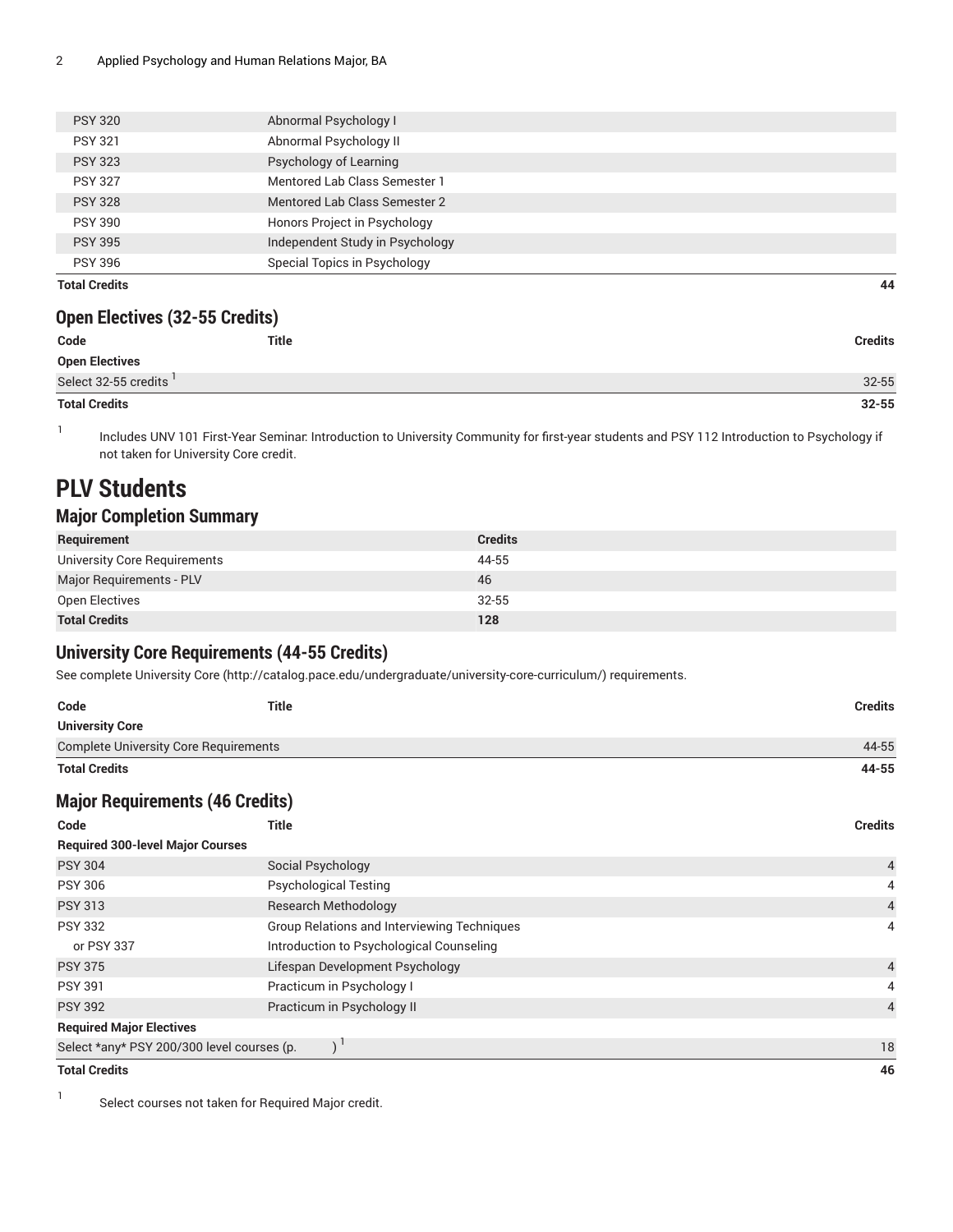### **Open Electives (32-55 Credits)**

| Code                  | <b>Title</b> | <b>Credits</b> |
|-----------------------|--------------|----------------|
| <b>Open Electives</b> |              |                |
| Select 32-55 credits  |              | $32 - 55$      |
| <b>Total Credits</b>  |              | $32 - 55$      |

1

Includes UNV 101 First-Year Seminar: Introduction to University Community for first-year students and PSY 112 Introduction to Psychology if not taken for University Core credit.

| <b>Course</b>                         | <b>Title</b>                                                                       | <b>Credits</b>           |
|---------------------------------------|------------------------------------------------------------------------------------|--------------------------|
| <b>First Year</b>                     |                                                                                    |                          |
| Fall                                  |                                                                                    |                          |
| <b>ENG 110</b>                        | Composition                                                                        | 3                        |
| <b>UNV 101</b>                        | First-Year Seminar. Introduction to University Community                           | $\mathbf{1}$             |
| <b>PSY 112</b>                        | Introduction to Psychology Learning Community with CHP 101                         | 4                        |
| <b>CHP 101</b>                        | Wellness and Physical Fitness Learning Community with PSY 112                      | $\overline{2}$           |
|                                       | Take any one remaining Area of Knowledge course                                    | 3                        |
|                                       | MAT course (MAT 102, MAT 104, MAT 109, MAT 111, MAT 131, MAT 134, MAT 137, MAT 141 | 3                        |
|                                       | <b>Credits</b>                                                                     | 16                       |
| <b>Spring</b>                         |                                                                                    |                          |
| <b>ENG 120</b>                        | <b>Critical Writing</b>                                                            | $\overline{\mathcal{A}}$ |
| <b>COM 200</b>                        | <b>Public Speaking</b>                                                             | 3                        |
| <b>PSY 332</b>                        | Group Relations and Interviewing Techniques                                        | $\overline{4}$           |
| or PSY 337                            | or Introduction to Psychological Counseling                                        |                          |
|                                       | Take any one remaining Area of Knowledge course                                    | 3                        |
| Lab science course                    |                                                                                    | 3                        |
|                                       | <b>Credits</b>                                                                     | 17                       |
| <b>Second Year</b>                    |                                                                                    |                          |
| Fall                                  |                                                                                    |                          |
| CS 121                                | Computer Programming I or CIS 101                                                  | $\overline{\mathcal{A}}$ |
| or TS 105                             | or Computers for Human Empowerment                                                 |                          |
| <b>PSY 304</b>                        | Social Psychology                                                                  | 4                        |
|                                       | First Second Language Course. See Advisor for guidelines                           | 3                        |
|                                       | Take any one remaining Area of Knowledge course                                    | 3                        |
|                                       | Take any one remaining Area of Knowledge course                                    | 3                        |
|                                       | <b>Credits</b>                                                                     | 17                       |
| <b>Spring</b>                         |                                                                                    |                          |
| <b>PSY 306</b>                        | <b>Psychological Testing</b>                                                       | $\overline{A}$           |
| <b>PSY 233</b>                        | Psychology of Civic Engagement                                                     | 3                        |
| Second Language Course, if applicable |                                                                                    | 3                        |
|                                       | Take any one remaining Area of Knowledge course                                    | 3                        |
|                                       | Take any one remaining Area of Knowledge course                                    | 3                        |
|                                       | <b>Credits</b>                                                                     | 16                       |
| Third Year                            |                                                                                    |                          |
| Fall                                  |                                                                                    |                          |
| <b>ENG 201</b>                        | Writing in the Disciplines                                                         | 3                        |
| <b>PSY 313</b>                        | Research Methodology                                                               | 4                        |
|                                       | Take any one remaining Area of Knowledge course                                    | 3                        |
|                                       | Choose one major elective from the curriculum tab                                  | 3                        |
|                                       | Choose one major elective from the curriculum tab                                  | 3                        |
|                                       | <b>Credits</b>                                                                     | 16                       |
| <b>Spring</b>                         |                                                                                    |                          |
| <b>PSY 375</b>                        | Lifespan Development Psychology                                                    | $\overline{4}$           |